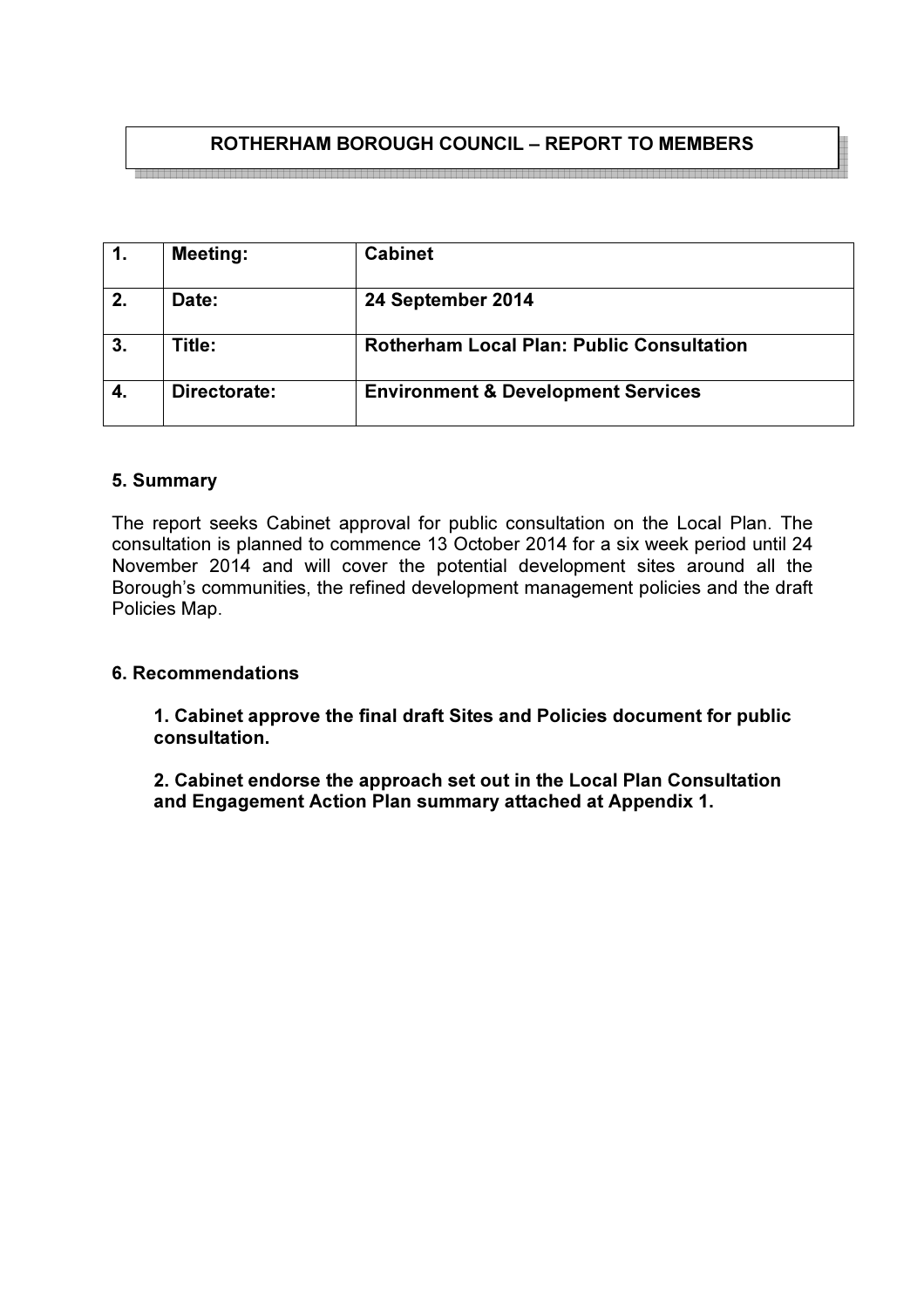## 7. Proposals and Details

## Purpose

Rotherham's Local Plan decides how much new growth we need, where it should go and when it should happen. The Local Plan consists of two documents; the Core Strategy setting out the broad amount and distribution of future growth and the Sites & Policies document setting out the detailed sites and development management policies to deliver this growth.

The Core Strategy has recently been passed by the government-appointed, independent planning inspector. The inspector considers that we have fully met all the legal requirements and have complied with the duty to co-operate with other authorities and bodies. The inspector's decision was reported to the Council's Cabinet meeting on 9 July, with the Council meeting on 10 Sept formally adopting the Core Strategy as part of the statutory development plan for Rotherham.

Previous public consultation on the Sites & Policies document was undertaken in summer 2013. This presented the potential development sites for housing and employment around all the Borough's communities and the draft development management policies to steer decisions on planning applications. The latest version of the Sites & Policies document, a "final draft", reflects the feedback from the 2013 consultation. Crucially, it can also be finalised now that the Core Strategy is adopted and we know exactly what housing target we are planning for.

## The final draft Sites and Policies document will be made available to Cabinet Members prior to the meeting.

#### Consultation

In carrying out the consultation, we will build on the successful features of previous Local Plan consultations by carrying out:

- four targeted public "drop in" sessions on potential development sites for communities
- pre-publicity for the consultation and specific local events
- advance briefings for Ward Members, MPs and Parish Councillors
- close working with libraries and Parish Councils
- early engagement with the local press as a further means of ensuring engagement with and involvement of local people

A summary of the Local Plan Consultation and Community Engagement Action Plan is attached at Appendix 1. This may be subject to minor changes in the run up to consultation launch as the detail is finalised.

#### Sites and Policies document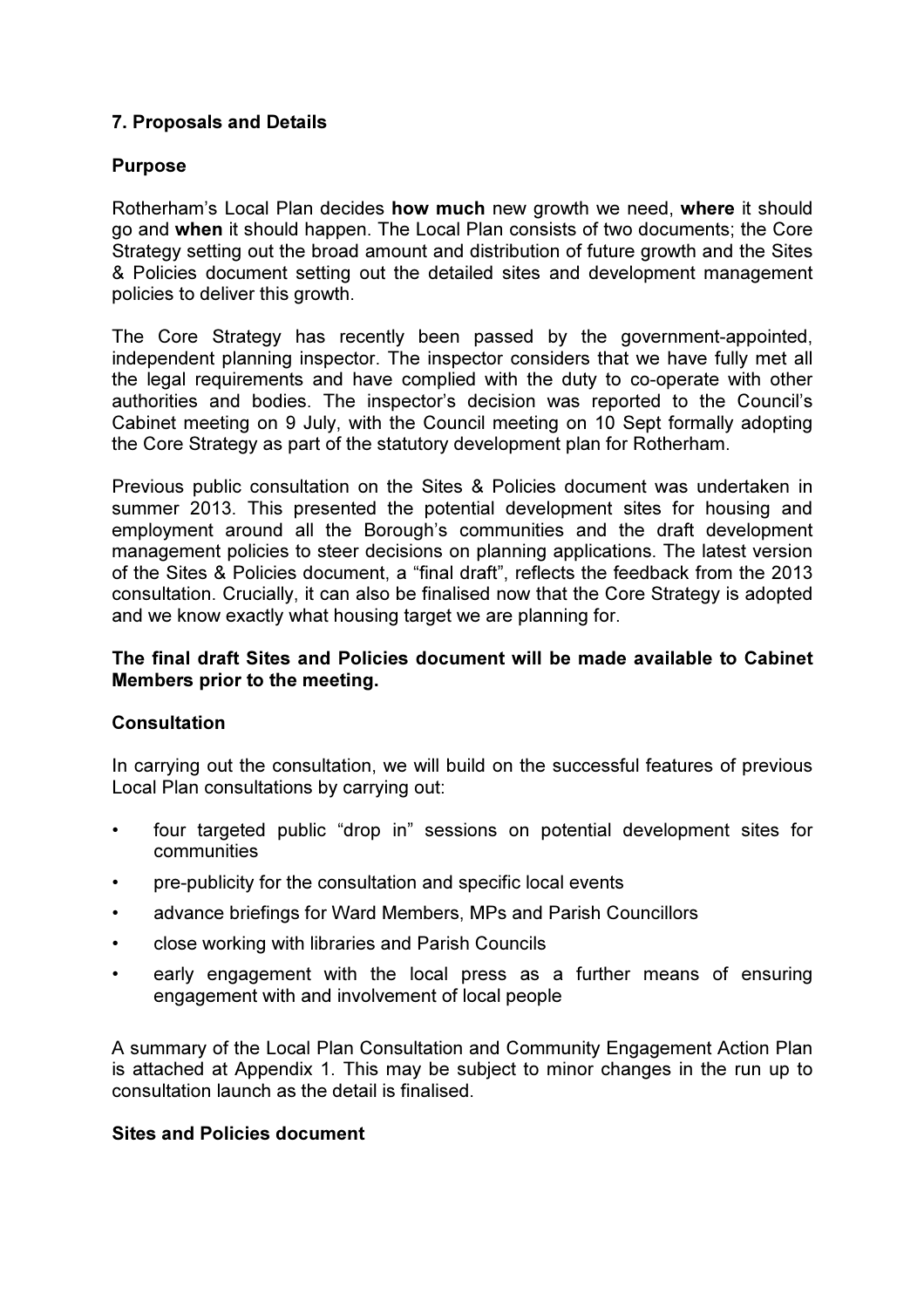The Sites & Policies document presents to the public and other interested stakeholders the detail of where potential development sites will be. This enables local people and stakeholders to give their views on individual sites and have a further opportunity to influence the draft before it is eventually submitted to government.

The Sites and Policies document also contains development management policies to guide decisions on planning applications and includes designations to protect sensitive locations. A review of all town, district and local centres and Mixed Use areas has been undertaken to inform the uses that will be supported in these areas.

We have also amended and updated the draft Policies Map. The Policies Map shows all designations (residential areas, employment areas, Mixed Use areas, retail areas, community facilities, etc.) and all heritage interests, including the amended Green Belt boundary, statutorily and non-statutorily protected sites.

We have prepared a Feedback Report on the previous 2013 consultation which will be published at the same time as this next round of consultation. We have also responded to each of the comments made in 2013 on our consultation portal, these responses will be made 'live' when the next round of consultation begins.

A number of evidence base studies, good practice guidance notes and background papers are being finalised to support the Sites and Policies document. These will be published alongside the consultation documents.

#### 8. Finance

There are no direct financial implications arising from this report. The cost of the consultation will be met from the existing Planning Policy budget, although any expansion of the consultation would result in significant pressure on the financial and staffing resource available. Corporate assistance with the consultation will be sought for officers from relevant services.

#### 9. Risks and Uncertainties

Cabinet approval of the public consultation is sought to enable the further preparation and refinement of the Sites and Policies document.

- The Localism Act and National Planning Policy Framework (NPPF) express a strong presumption in favour of sustainable development. Our UDP policies only continue to have any weight where they are in accordance with the NPPF.
- Rotherham's Core Strategy is now in place and helps provide an up-to-date planning policy framework for the Borough's future growth and development. Progress on the supporting Sites & Policies document is vital to complete the Local Plan and bring forward the development sites required to implement the Core Strategy.
- A failure to achieve timely progress on the Local Plan could delay adoption of the policies required to guide future decision-making on planning applications.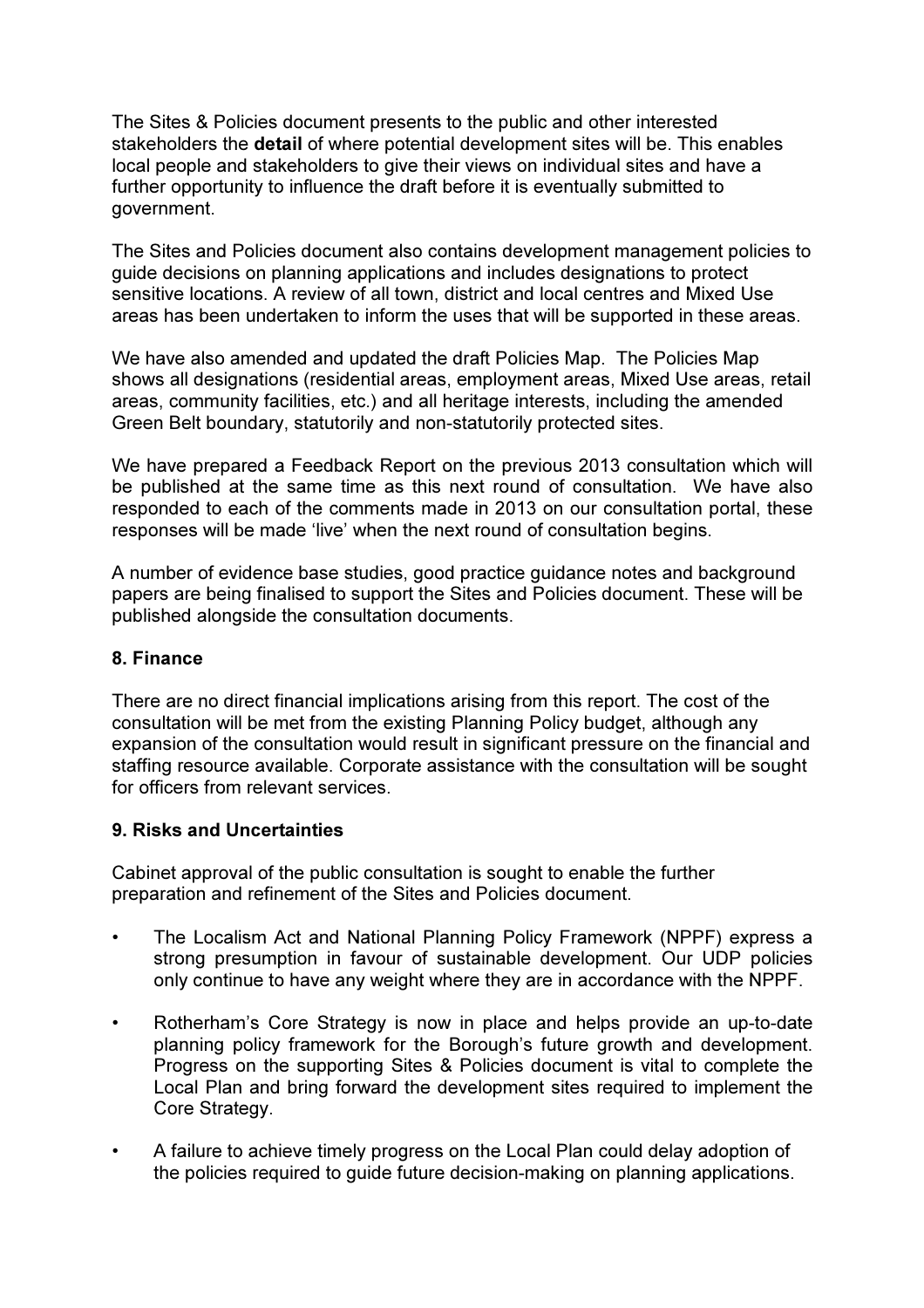- Having a Local Plan in place will provide a steer for any neighbourhood plans that may emerge under the provisions of the Localism Act.
- Failure to make progress with the Local Plan risks delayed provision of the new homes and employment opportunities that the Borough needs.
- New development will provide opportunities for construction workers, boosting local employment levels.
- New development opportunities will attract inward investors to Rotherham.
- There is a risk of premature release of potential allocation sites, currently within the Green Belt, on appeal, as the Council is unable to demonstrate it is meeting its five years housing land supply until the Sites & Policies document is adopted.

## 10. Policy and Performance Agenda Implications

The implementation of the Local Plan will make a positive contribution to all of Rotherham's Regeneration priorities. The adopted Core Strategy and supporting documents will further the objectives of the Corporate Plan and support the delivery of the Rotherham Sustainable Community Strategy by:

- providing sufficient good quality homes
- ensuring well designed, decent affordable housing
- providing employment land to meet the needs of the modern economy and support sustainable communities through access to employment opportunities
- promoting the "town centre first" policy approach to help the regeneration and renaissance of Rotherham Town Centre

#### 11. Background Papers and Consultation

Local Plan Adopted Core Strategy (September 2014) Local Plan draft Sites and Policies (May 2013) Feedback Report 2013

#### Contact name:

Andy Duncan, Planning Policy Manager 01709 823830, andy.duncan@rotherham.gov.uk

Helen Sleigh, Senior Planning Officer 01709 823831, helen.sleigh@rotherham.gov.uk